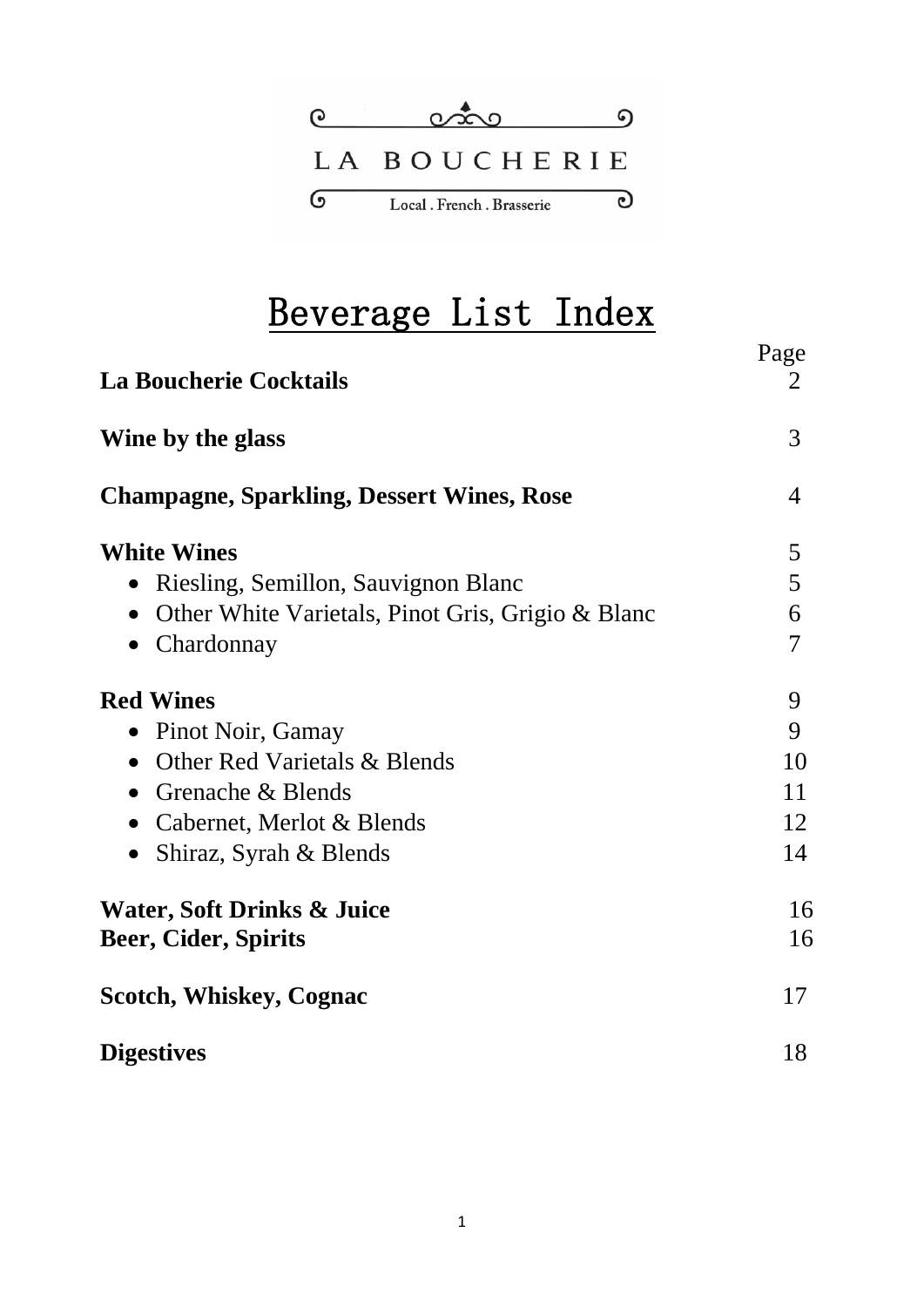# **La Boucherie Cocktails**

| <b>French Martini</b><br>Vodka, Chambord, Pineapple                   | \$22 |
|-----------------------------------------------------------------------|------|
| <b>Butterfly</b><br>Ink Gin, Lychee Liqueur, Lemon, Egg White         | \$22 |
| <b>Loco Passion</b><br>Blanco Tequila, Cointreau, Passion Fruit, Lime | \$22 |
| <b>French Gimlet</b><br>Gin, Elderflower Liqueur, Lime                | \$22 |
| <b>Parasol</b><br>Rum, Pineapple, Lychee, Lemon                       | \$22 |
| <b>Kentucky Mule</b><br>Bourbon, Ginger, Lime                         | \$22 |
| <b>Espresso Martini</b><br>Vodka, Coffee, Coffee liqueur              | \$22 |
| <b>Negroni</b><br>Gin, Campari, Vermouth                              | \$25 |
| <b>Mocktails</b>                                                      |      |
| Lychee delight<br>Lychee & lemon juice                                | \$14 |
| <b>Passion Fruit Collins</b><br>Passion Fruit, Lemon, Soda            | \$14 |
| <b>Pineapple Cooler</b>                                               | \$14 |

*Pineapple, Lemon, Soda*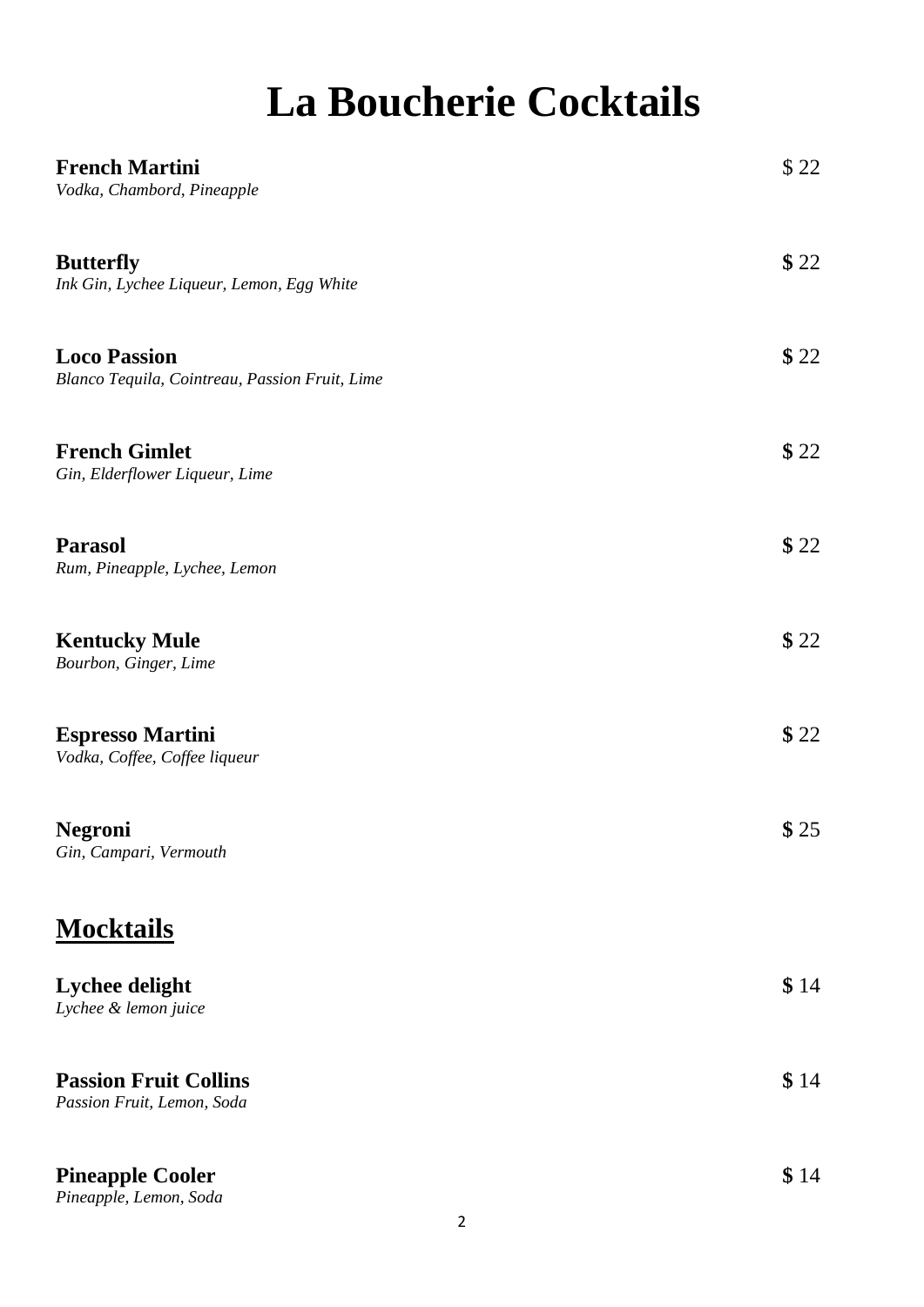# **Wines by the Glass**

## **Red Wine**

| <b>House Red</b>                                                                            |                         | \$15 |
|---------------------------------------------------------------------------------------------|-------------------------|------|
| <b>French Red</b><br><b>Famille Perrin Reserve Cotes Du Rhone,</b><br><b>Grenache Blend</b> | <b>Rhone Valley, Fr</b> | \$29 |
| <b>White Wine</b>                                                                           |                         |      |
| <b>House White</b>                                                                          |                         | \$15 |
| <b>French White</b><br><b>Marc Bredif Vouvray, Chenin</b>                                   | <b>Loire Valley, Fr</b> | \$29 |
| <b>Sparkling Wine</b>                                                                       |                         |      |
| <b>French Sparkling</b><br><b>NV Veuve D'Argent Blanc de Blancs</b>                         | <b>Burgundy, Fr</b>     | \$15 |
| <b>Dessert Wine</b>                                                                         |                         |      |
| <b>Heggies Vineyard Estate Botrytis Riesling</b>                                            | <b>Eden Valley</b>      | \$15 |
| <b>Château La Chartreuse de Coutet</b>                                                      | <b>Bordeaux, Fr</b>     | \$25 |
| <b>Rose Wine 375 ml bottle</b>                                                              |                         |      |
| <b>2020 Triennes Rose</b>                                                                   | Provence, Fr            | \$33 |
| <b>Pink Moscato Wine 200 ml bottle</b>                                                      |                         |      |
| Dunes & Greene split pick Moscato                                                           | <b>South Aus</b>        | \$15 |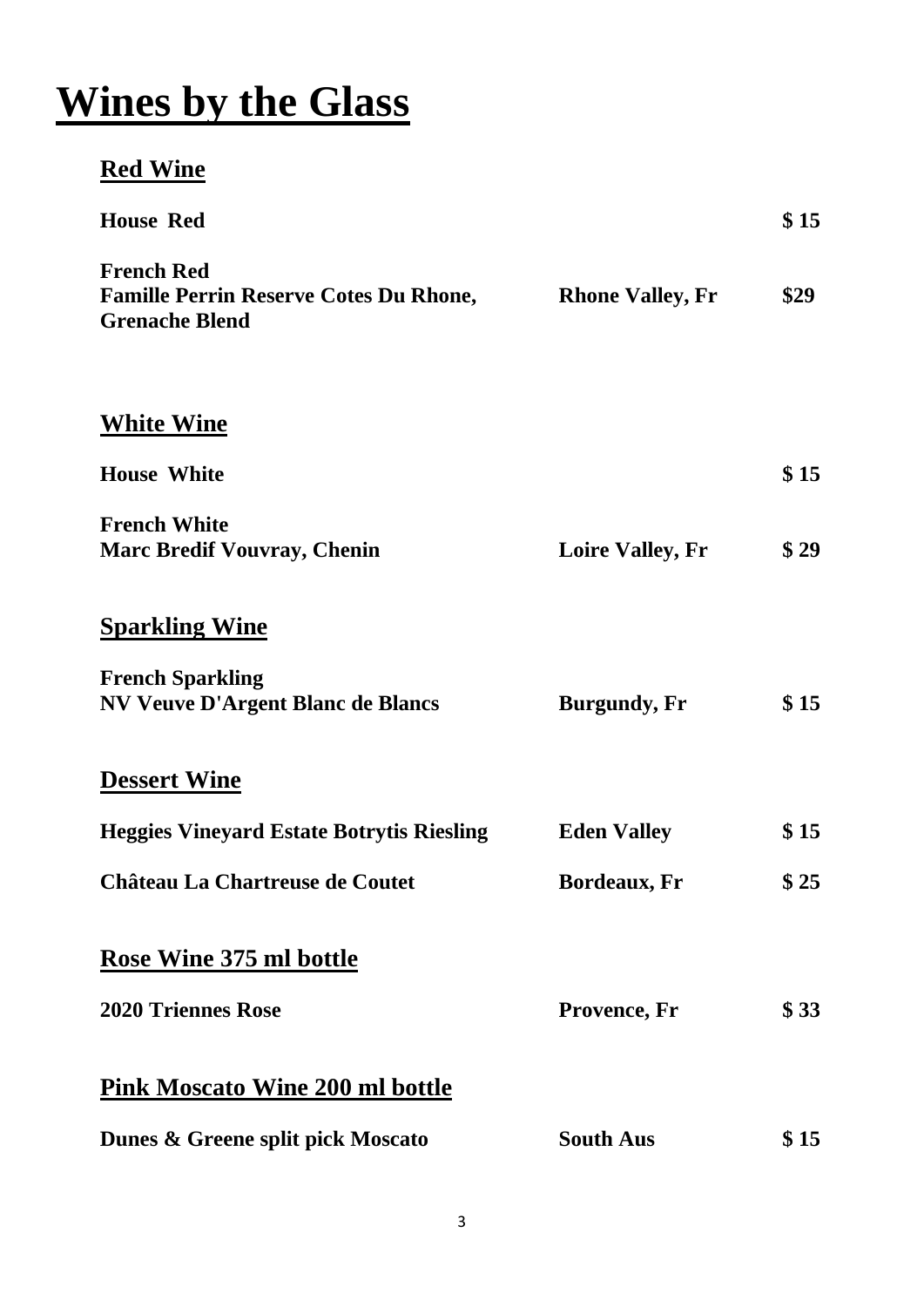# **Champagne & Sparkling**

| NV Pol Roger Brut Reserve Champagne                     | <b>Epernay</b> , Fr    | \$165 |
|---------------------------------------------------------|------------------------|-------|
| NV Champagne A Bartel Champagne                         | Cote de Bar, Fr        | \$110 |
| <b>Nautilus Estate Cuvee Marlborough Brut</b>           | <b>Malbourough, NZ</b> | \$98  |
| <b>NV Louis Bouillot Perle d'Ivoire Blanc de Blancs</b> | <b>Burgundy</b> , Fr   | \$78  |
| <b>NV Veuve D'Argent Blanc de Blancs</b>                | <b>Burgundy</b> , Fr   | \$65  |
| <b>Alasia Moscato</b>                                   | Piemonte, It           | \$58  |

## **Dessert Wines**

| <b>Heggies Vinevard Estate Botrytis Riesling 375 ml</b> | <b>Eden Valley</b> | \$65 |
|---------------------------------------------------------|--------------------|------|
| Château La Chartreuse de Coutet, 2nd Vin 375ml          | Bordeaux, Fr       | \$92 |

## **Rosé Wines**

| <b>Château La Valetanne</b>                  | Provence, Fr            | \$75 |
|----------------------------------------------|-------------------------|------|
| <b>Famille Perrin Reserve Cotes Du Rhone</b> | <b>Rhone Valley, Fr</b> | \$75 |
| <b>Triennes Rose</b>                         | Provence, Fr            | \$65 |
| <b>Triennes Rose (375ml)</b>                 | Provence, Fr            | \$33 |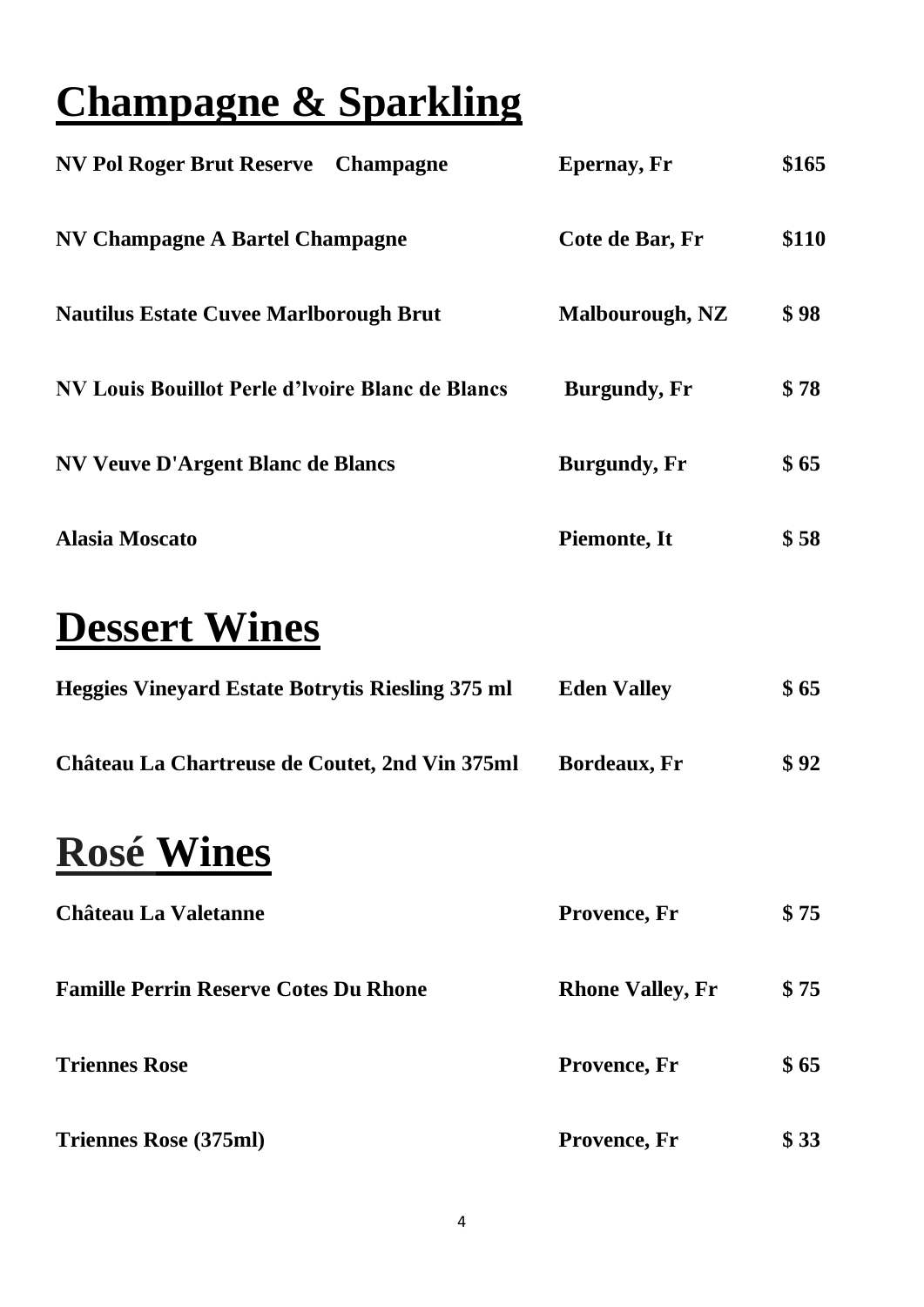# **White Wines**

*Riesling*

| 2021 Jim Barry the Florita Riesling     | <b>Clare Valley, SA</b> | \$120 |
|-----------------------------------------|-------------------------|-------|
| <b>Hugel Gentil, Gewurztraminer</b>     | Alsace, Fr              | \$92  |
| <b>Trimbach Riesling</b>                | Alsace, Fr              | \$68  |
| <b>Jim Barry Lodge Hill Riesling</b>    | <b>Clare Valley, SA</b> | \$62  |
| Sauvignon Blanc                         |                         |       |
| 2019 Petit F Pouilly Fume               | <b>Loire Valley, Fr</b> | \$128 |
| <b>2019 Pascal Jolivet Pouilly Fume</b> | <b>Loire Valley, Fr</b> | \$110 |
| <b>The Paper Nautilus</b>               | Marlborough, NZ         | \$98  |
| <b>Domaine Octavie Touraine</b>         | <b>Loire Valley, Fr</b> | \$85  |
| <b>Bannockburn</b>                      | <b>Geelong, Vic</b>     | \$75  |
| <b>Twin Islands</b>                     | Marlborough, NZ         | \$62  |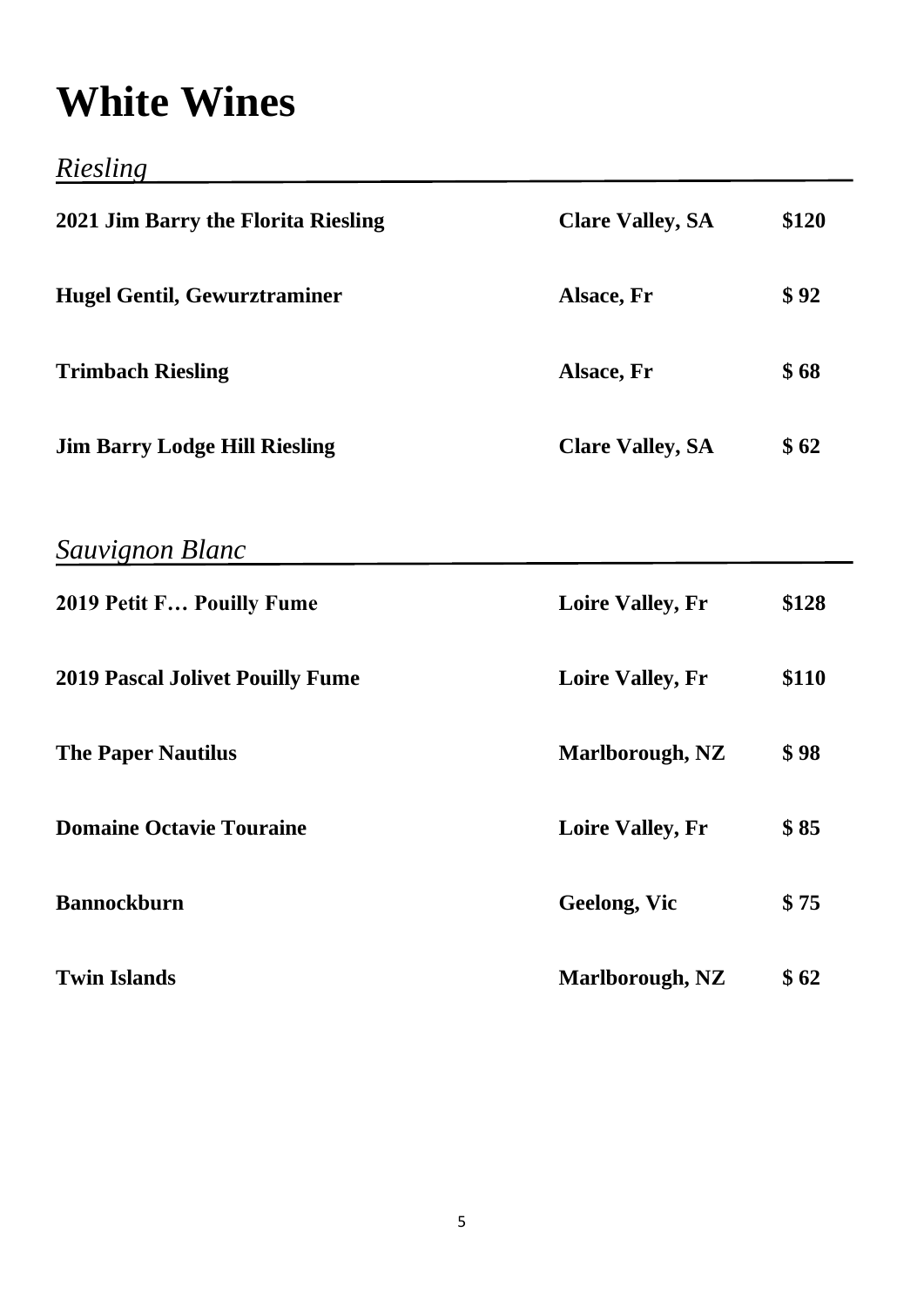## *Semillon*

| 2013 Brokenwood Oakey Creek Vineyard            | <b>Hunter Valley NSW</b>  | \$138 |
|-------------------------------------------------|---------------------------|-------|
| <b>Tyrrell's Wines Single Vineyard Semillon</b> | <b>Hunter Valley NSW</b>  | \$79  |
| <b>Brokenwood Hunter Semillon</b>               | <b>Hunter Valley, NSW</b> | \$59  |

## *Other White Varietals*

| <b>Lathuliere Gravallon Blanc (Roche Noir)</b>                       | <b>Beaujolais</b> , Fr  | \$98  |
|----------------------------------------------------------------------|-------------------------|-------|
| 2013 Marc Bredif Vouvray, Chenin                                     | <b>Loire Valley, Fr</b> | \$115 |
| Clos de Midi, A Lambert Saumur, Chenin                               | <b>Loire Valley, Fr</b> | \$99  |
| <b>Bernard Fouquet D des Aubuisieres, Chenin</b>                     | <b>Loire Valley, Fr</b> | \$87  |
| 2019 Chateau Mont Redon Chateauneuf du Pape<br><b>Grenache Blanc</b> | <b>Rhone Valley, Fr</b> | \$115 |
| 2020 Albert Mann Gewurtztraminer                                     | Alsace, Fr              | \$118 |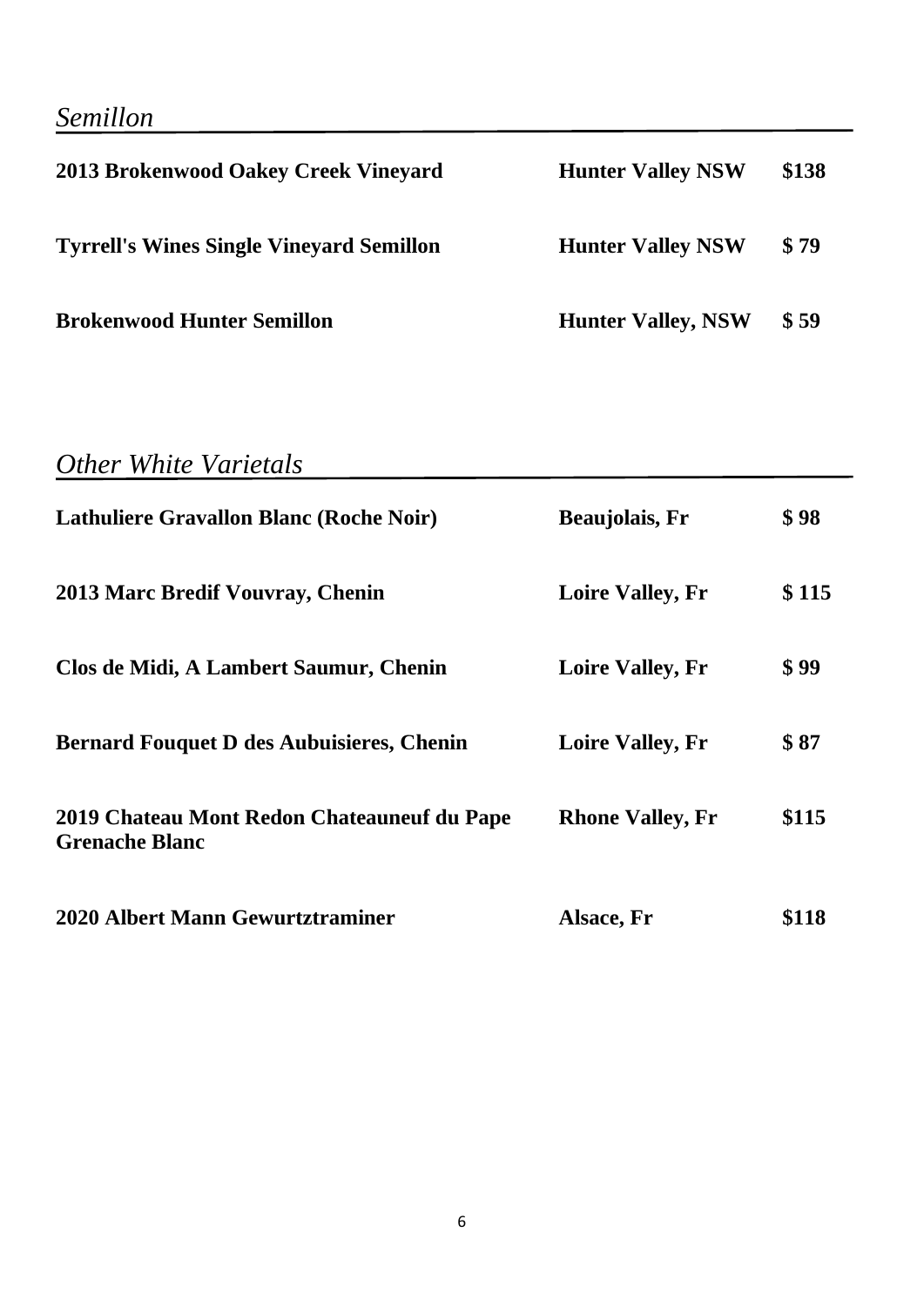### *Pinot Gris,Grigio & Blanc*

| 2015 Dry River, Pinot Gris                                                      | Martinborough, NZ                                  | \$180        |
|---------------------------------------------------------------------------------|----------------------------------------------------|--------------|
| <b>Mt Difficulty Bannockburn Pinot Gris</b>                                     | <b>Central Octago, NZ</b>                          | \$72         |
| <b>Cuvee Anne Laure Pinot Gris</b>                                              | Alsace, Fr                                         | \$65         |
| <b>Yalumba Organic Pinot Grigio</b><br><b>Clarence House Estate Pinot Blanc</b> | <b>Barossa Valley, SA</b><br><b>Cambridge, Tas</b> | \$58<br>\$57 |
| <b>Corte Giara Pinot Grigio</b>                                                 | Della Venezia, It                                  | \$59         |
| <b>Cork Cutters Pinot Grigio</b>                                                | <b>Marlborough NZ</b>                              | \$55         |

### *Chardonnay*

| 2017 Faiveley Meursault 'Charmes' 1er Cru       | <b>Burgundy</b> , Fr     | \$298 |
|-------------------------------------------------|--------------------------|-------|
| 2019 Isole e Olena                              | <b>Tuscany</b> , It      | \$180 |
| <b>2017 Saint Veran</b>                         | <b>Burgundy, Fr</b>      | \$149 |
| 2016-19 Chablis Premier Cru Les Vaillons        | <b>Burgundy</b> , Fr     | \$135 |
| 2017 Chateau-Fuisse Pouilly Fuisse, Tete de Cru | <b>Burgundy, Fr</b>      | \$125 |
| 2018 Tarra Warra Estate Reserve                 | <b>Yarra Valley, Vic</b> | \$120 |
| <b>Heggies Reserve</b>                          | <b>Eden Valley, SA</b>   | \$98  |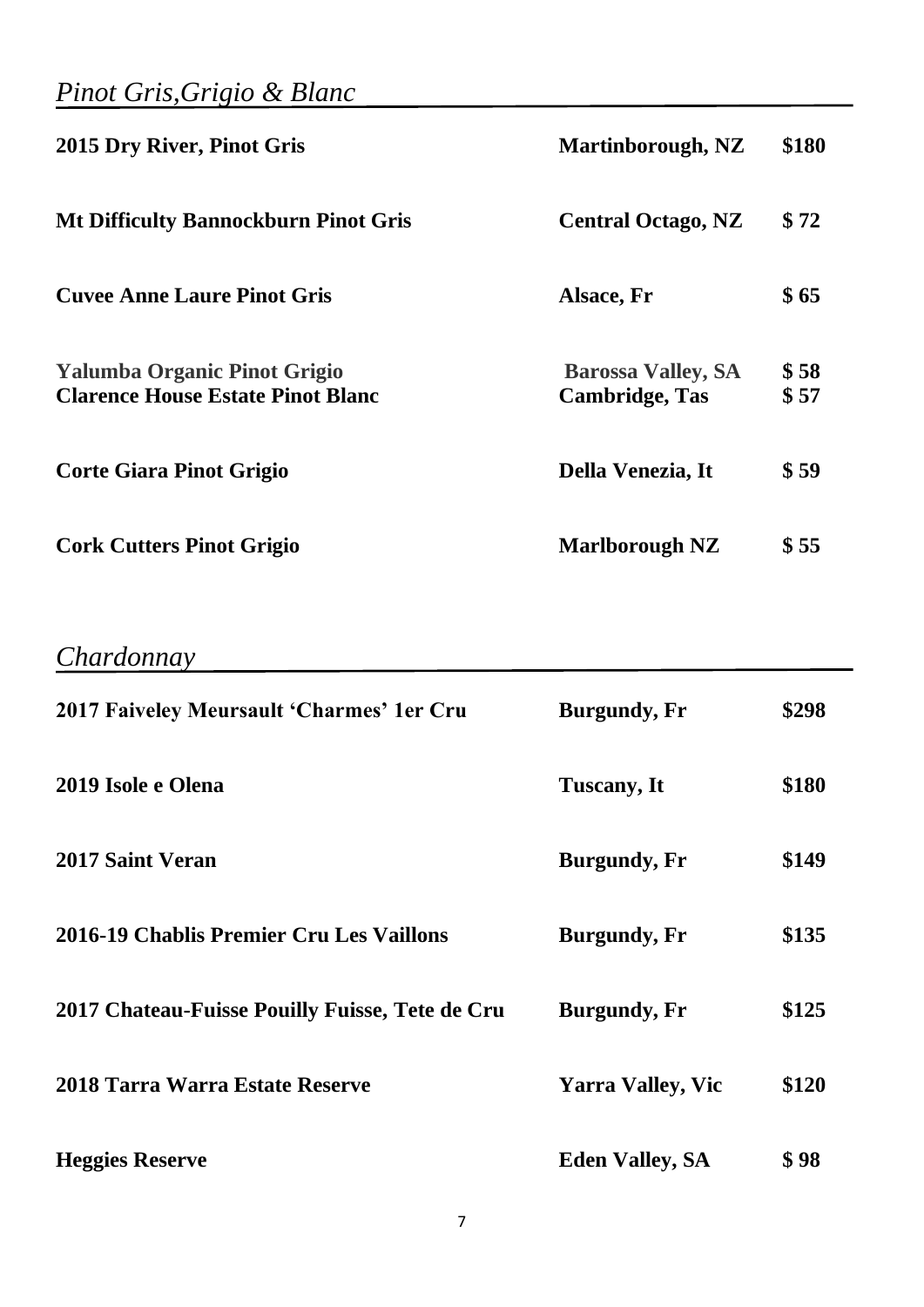| <b>Palliser Estate</b>             | Marlborough, NZ           | \$90 |
|------------------------------------|---------------------------|------|
| <b>Dalrymple Cave Block</b>        | <b>Pipers River, TAS</b>  | \$92 |
| <b>William Fevre Petit Chablis</b> | <b>Burgundy</b> , Fr      | \$92 |
| <b>Yalumba Chardonnay</b>          | <b>Barossa Valley, SA</b> | \$58 |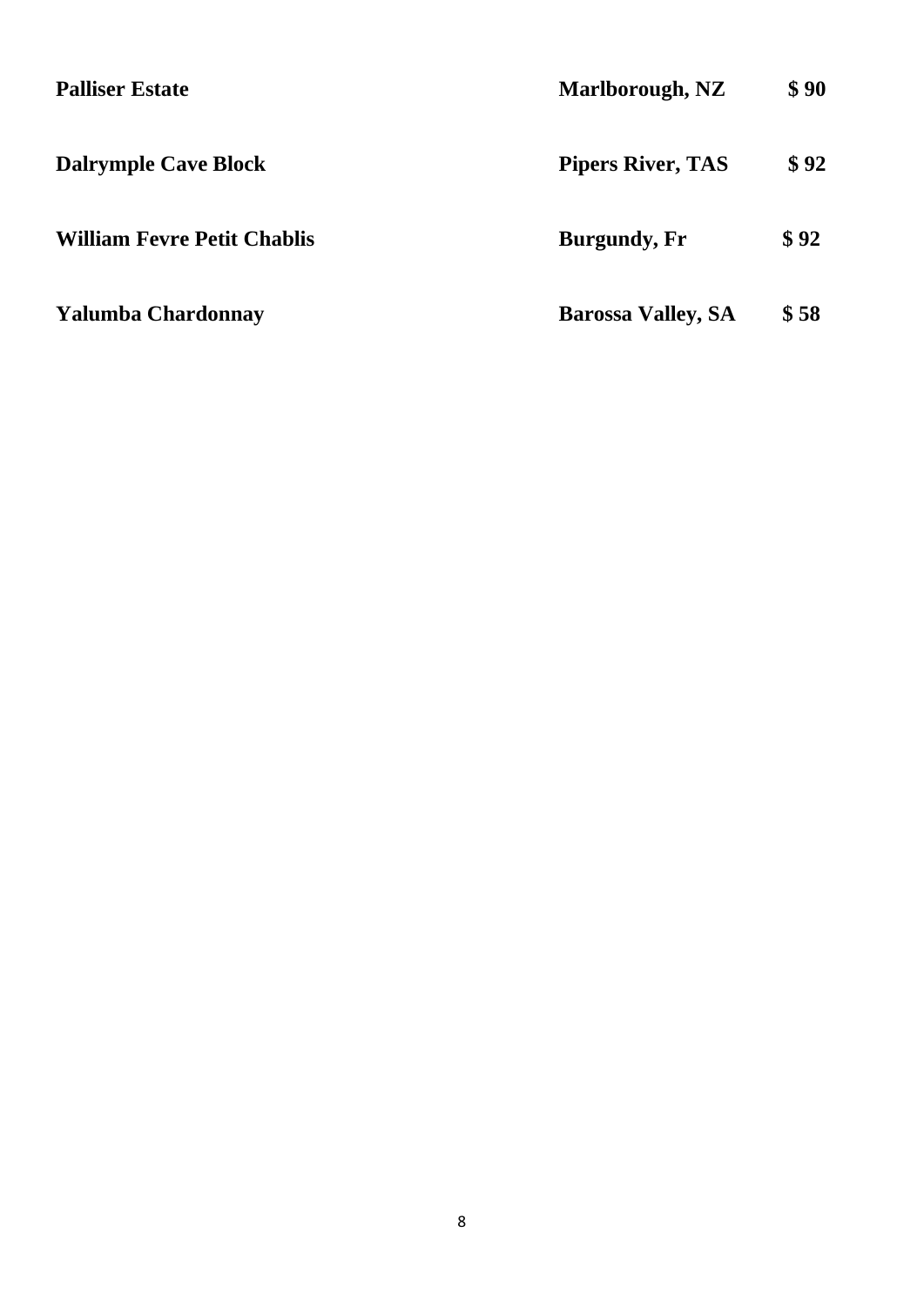# **Red Wines**

### *Pinot Noir & Gamay*

| <b>JJ Vincent Julienas Cru, Gamay</b>         | <b>Beaujolais</b> , Fr   | \$90  |
|-----------------------------------------------|--------------------------|-------|
| <b>Domaine des Bonnetieres, Gamay</b>         | <b>Beaujolais</b> , Fr   | \$79  |
| 2018 TarraWarra Estate Reserve Pinot Noir     | <b>Yarra Valley, Vic</b> | \$135 |
| <b>2019 Domaine Faiveley Bourgogne Rouge</b>  | <b>Burgundy, Fr</b>      | \$98  |
| <b>Dalrymple Pinot Noir</b>                   | <b>Pipers Brook, Tas</b> | \$80  |
| <b>Brokenwood Pinot Noir</b>                  | <b>Beechworth, Vic</b>   | \$72  |
| <b>Hughes and Hughes Pinot Noir</b>           | <b>Coal River, Tas</b>   | \$68  |
| <b>Palliser Estate 'Pencarrow' Pinot Noir</b> | Martinborough, NZ        | \$62  |
| La Brune et Fils Pinot Noir                   | <b>Loire Valley, Fr</b>  | \$61  |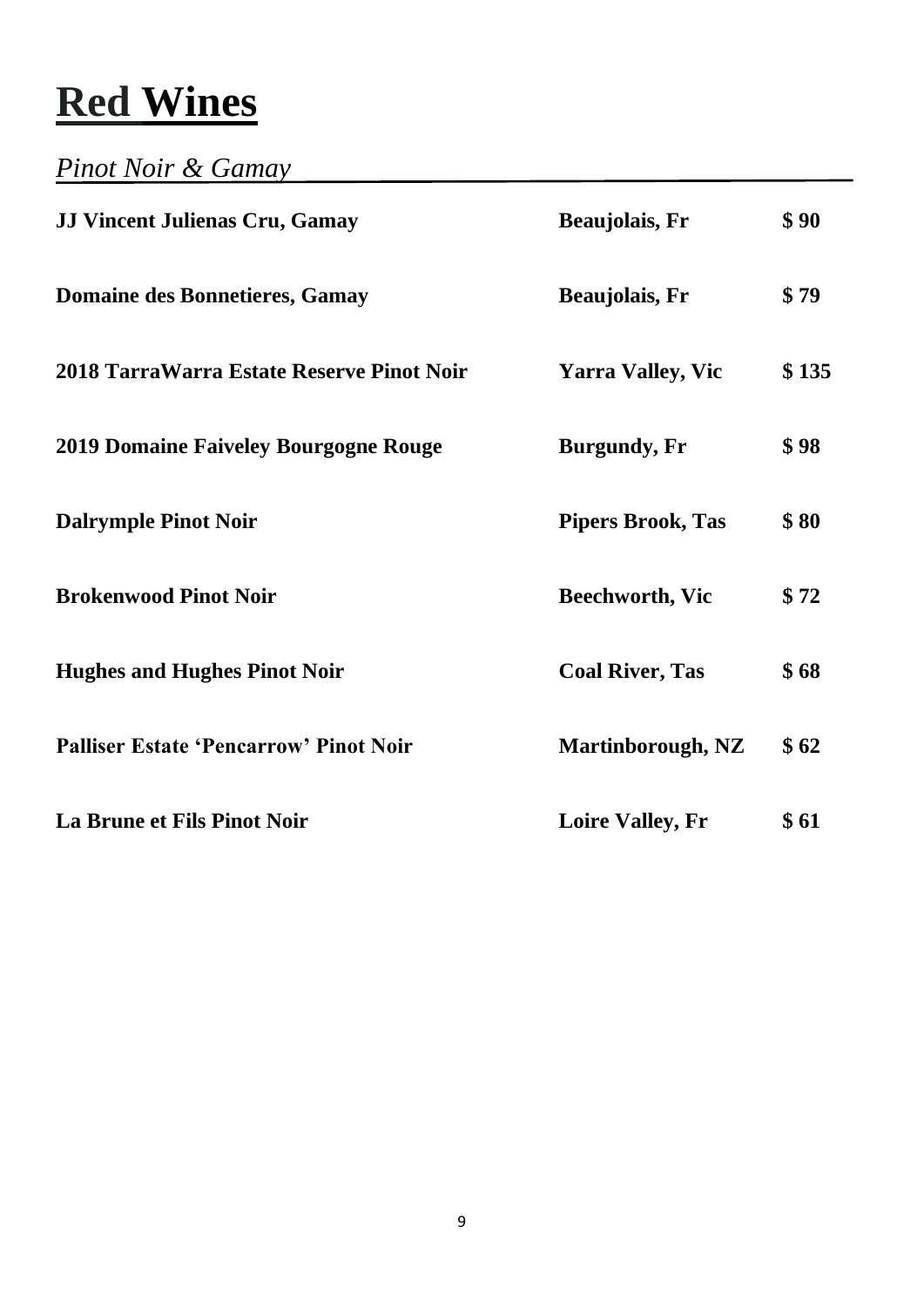| <b>Vina Ventisquero Queulat Carmenere</b>                                                   | Valle de Colchagua, Chile\$ 62 |       |
|---------------------------------------------------------------------------------------------|--------------------------------|-------|
| Primo & Co Il Briccone Sangiovese                                                           | <b>McClaren Vale, SA</b>       | \$68  |
| 2019 Seghesio Zinfandel                                                                     | Sonoma, US                     | \$120 |
| Villacampa Roble Tempranillo                                                                | Ribera del Duero, Sp           | \$70  |
| <b>Bleasdale 'Second Innings' Malbec</b>                                                    | <b>Langhorne Creek, SA</b>     | \$58  |
| <b>Alamos Malbec</b>                                                                        | Mendoza, Arg                   | \$65  |
| <b>Tommasi</b>                                                                              | Valpolicella Ripasso, It\$ 99  |       |
| <b>Antinori Peppoli Chianti Classico DOCG</b>                                               | <b>Tuscany</b> , It            | \$92  |
| <b>Antinori Santa Cristina Toscana IGT</b><br>Sangiovese, Cabernet Sauvignon, Merlot, Syrah | Tuscany, It                    | \$58  |
| <b>Altano Tinto DOC</b>                                                                     | Douro, Por                     | \$58  |
| 2017 San Marzano 60 Sessantanni, old Vines Primitivo di Manduria, Puglia                    |                                | \$125 |
| <b>Heidi Shrock Blaufrankish</b>                                                            | <b>Austria</b>                 | \$70  |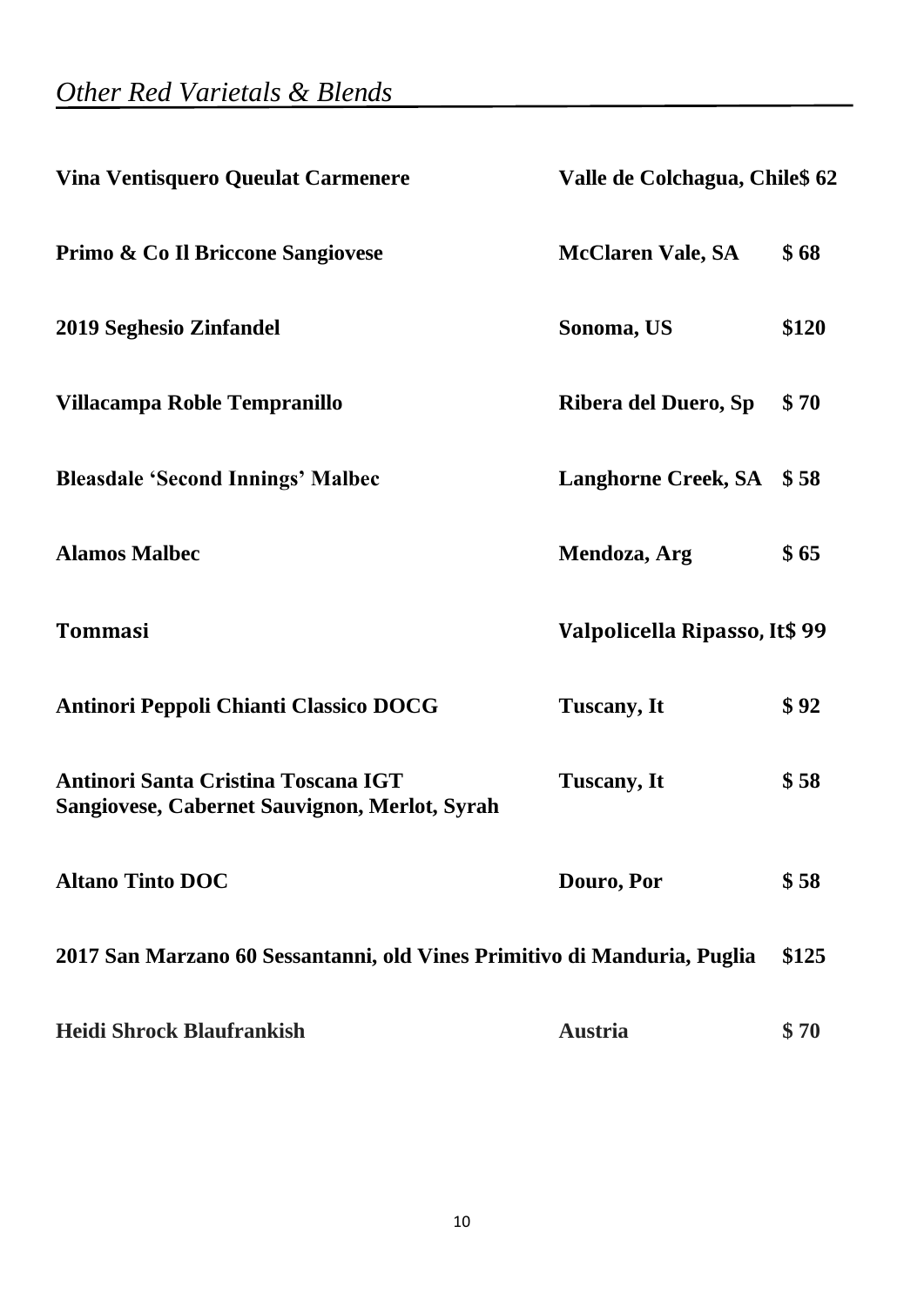### *Grenache & Blends*

| 2015 Clos Saint Vincent, Bellet, Folle Noire, Grenache Bordeaux France                              |                                 | \$221 |
|-----------------------------------------------------------------------------------------------------|---------------------------------|-------|
| 2017 Yalumba Tri Centenary, Grenache                                                                | <b>Barossa Valley, SA</b>       | \$139 |
| 2017 Chateau Mont Redon, Chateau Neuf du Pape<br><b>Grenache Shiraz</b>                             | <b>Rhone Valley, France</b>     | \$180 |
| Bernabeleva Vinos Garnacha                                                                          | <b>Navaherreros Madrid \$98</b> |       |
| <b>Sister Run St Ann's, Grenache</b>                                                                | Mc Laren Vale, SA               | \$55  |
| 2017 Chateau Boucarut, Grenache Noir, Syrah                                                         | Lirac, France                   | \$95  |
| Frederic & Daniel Brunier Le Pigeoulet Vin de Pays du Vaucluse,<br><b>Grenache Noir &amp; Syrah</b> | <b>Rhone Valley, France</b>     | \$92  |
| Le Mas Domaine Clavel, Grenache Syrah                                                               | <b>Languedoc France</b>         | \$88  |
| <b>Famille Perrin Reserve,</b><br><b>GSM</b>                                                        | <b>Rhone Valley, France</b>     | \$75  |
| <b>Barossa Valley Estate 2018, GSM</b>                                                              | <b>Barossa Valley, SA</b>       | \$65  |
| <b>KT Pazzo Shiraz Temp., GSM</b>                                                                   | <b>Clare Valley, SA</b>         | \$50  |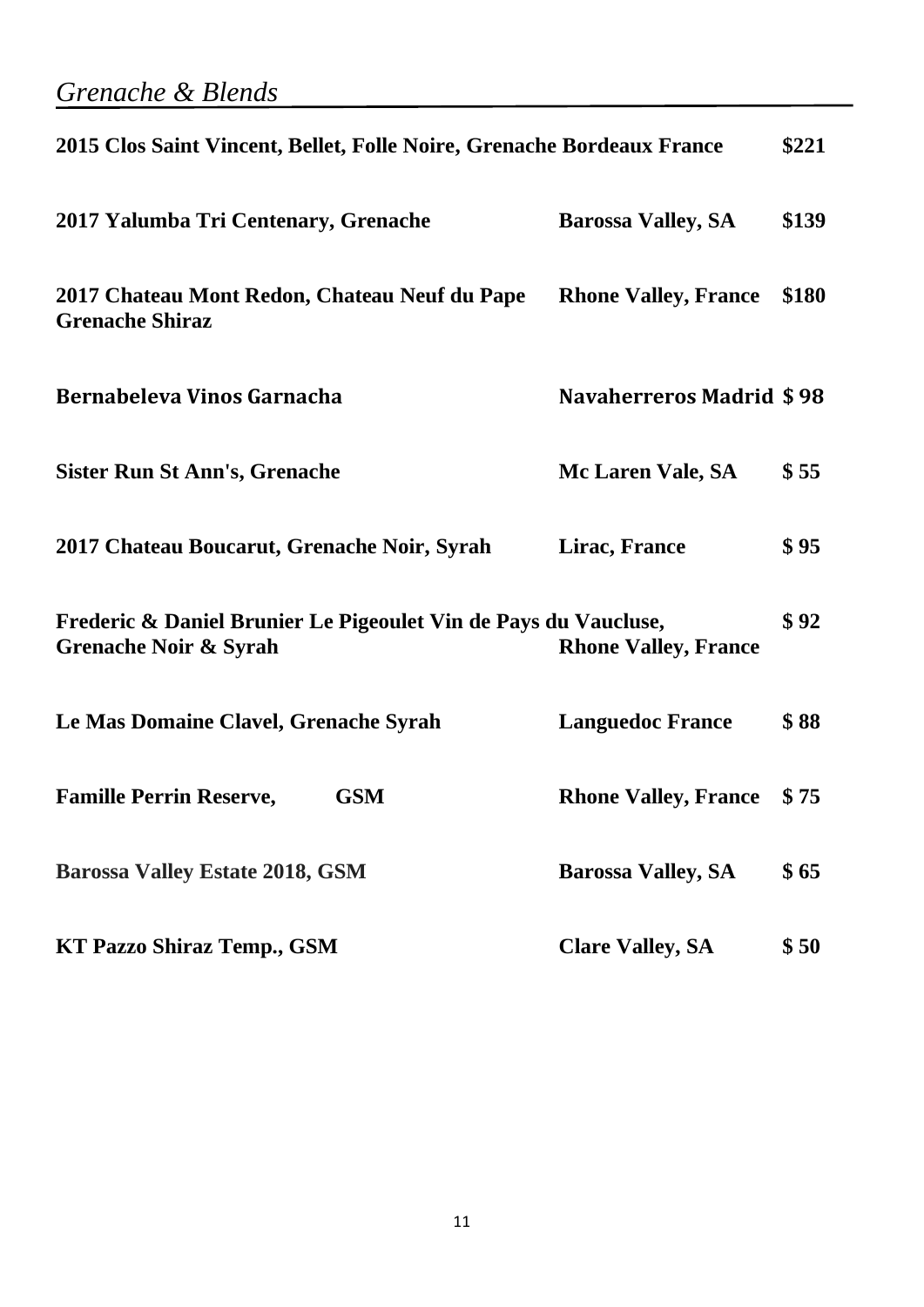## *Cabernet, Merlot & Blends*

| 2019 Arlequin Domaine de l'Arjolle IGP des Cotes de Thongue<br>Grenache, Shiraz/Syrah, Cabernet Sauvignon, Cabernet Franc | Languedoc, Fr             | \$240 |
|---------------------------------------------------------------------------------------------------------------------------|---------------------------|-------|
| 2014 Chateau Musar, Cabernet blends                                                                                       | Lebanon                   | \$230 |
| <b>Bourgueil "Cote 50" Yannick Amirault,</b><br><b>Cabernet blends</b>                                                    | <b>Loire Valley, Fr</b>   | \$86  |
| 2009 Château Lebegorce Margaux (Cab blend)                                                                                | Bordeaux, Fr              | \$250 |
| 2018 Yarra Yering Dry Red Wine No. 1<br>Cab Sav, Merlo, Malbec, Petit Verdot                                              | <b>Yarra Valley, Vic</b>  | \$225 |
| 2015 Chateau Belle-Vue, Haut-Medoc<br><b>Blend of Cabernet Sauvignon, Merlot and Petit Verdot</b>                         | Bordeaux, Fr              | \$125 |
| Wirra Wirra Church Block Cabernet blends                                                                                  | <b>McLaren Vale, SA</b>   | \$58  |
| <b>Chateau du Grand Punch Bordeaux Superior</b><br>Merlot, Cabernet Sauvignon, Cabernet Franc                             | Bordeaux, Fr              | \$65  |
| <b>2011 Domaine A Merlot</b>                                                                                              | <b>Coal River, Tas</b>    | \$165 |
| 2013 Chapelle L'Isle Forte Merlot                                                                                         | <b>Bordeaux</b> , Fr      | \$85  |
| <b>Dandelion Damsel Merlot</b>                                                                                            | <b>Barossa Valley, SA</b> | \$60  |
| 2015 Chateau St Georges Merlot                                                                                            | <b>St Emilion, Fr</b>     | \$160 |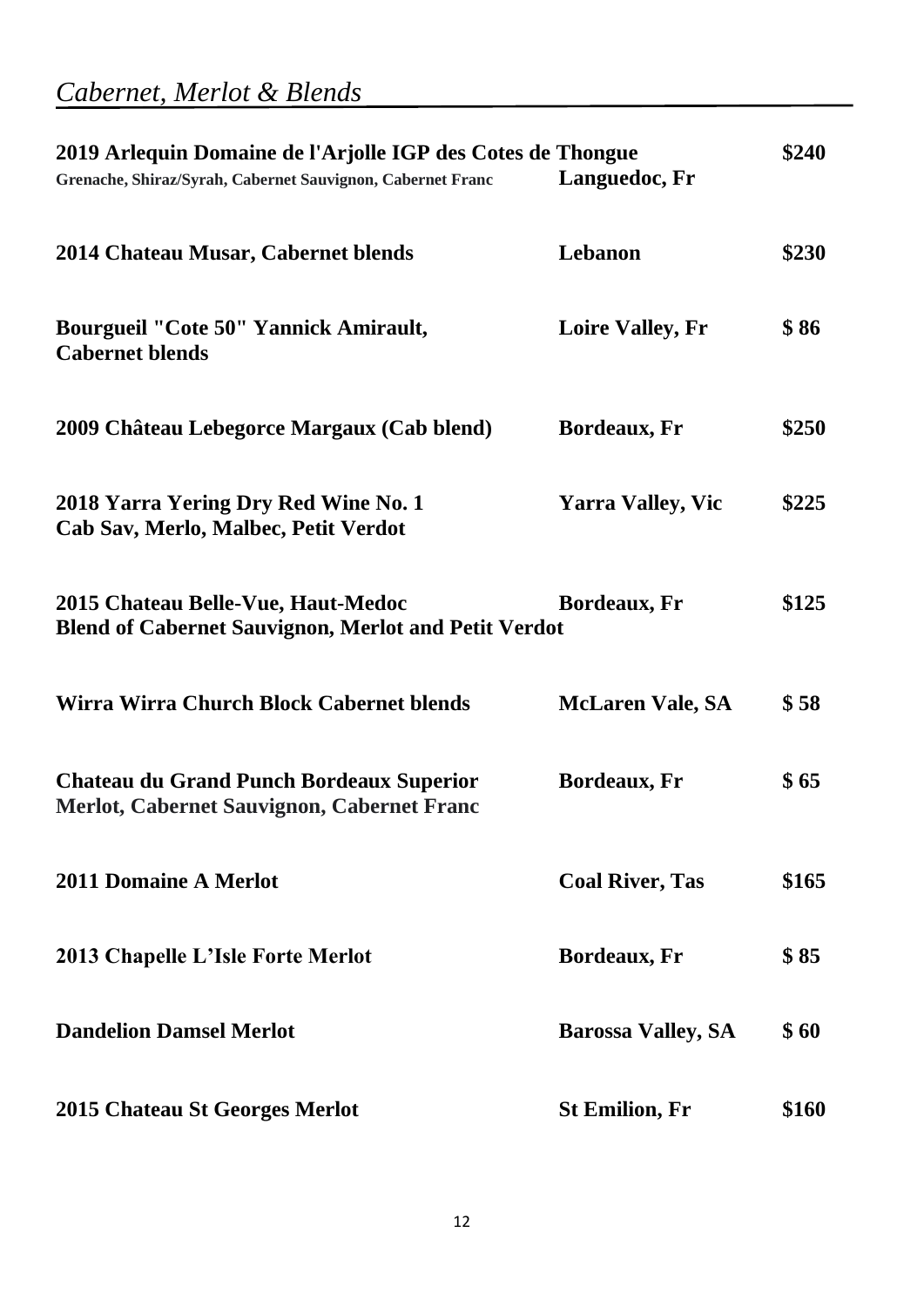| 2017 Chateau Clarisse Puisseguin Merlot                           | <b>St Emilion Fr</b>      | \$155 |
|-------------------------------------------------------------------|---------------------------|-------|
| 2018 Wirra Wirra, The Angelus Cabernet Sauvignon McLaren Vale, SA |                           | \$134 |
| <b>Vasse Felix Premiere Cabernet Sauvignon</b>                    | <b>Margaret River, WA</b> | \$97  |
| <b>Kaesler Cabernet Sauvignon</b>                                 | <b>Barossa Valley, SA</b> | \$82  |
| <b>Heirloom Vineyards Cabernet Sauvignon</b>                      | Coonawarra, SA            | \$69  |
| <b>Langmeil Blacksmith Cabernet Sauvignon</b>                     | <b>Barossa Valley, SA</b> | \$68  |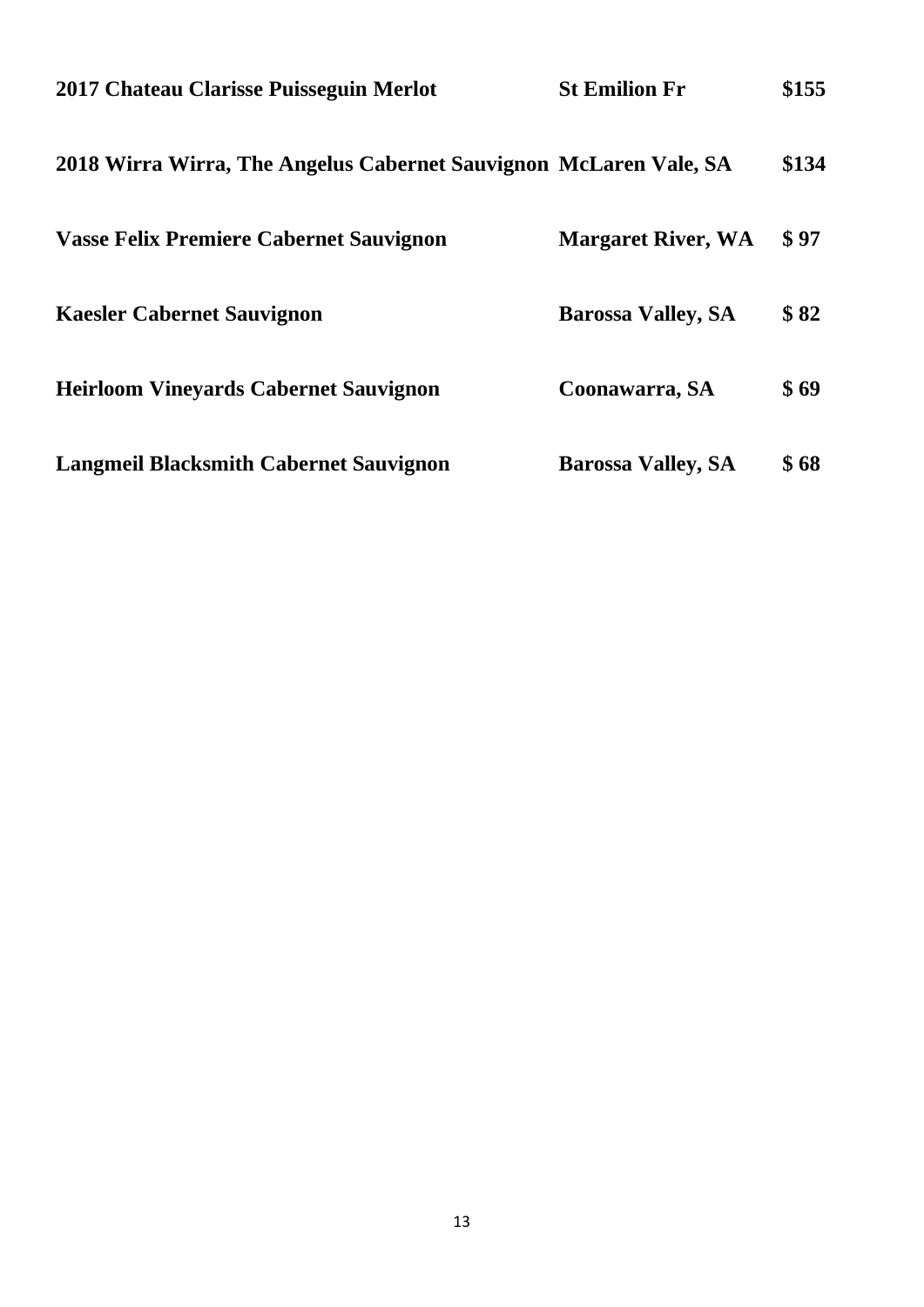| 2008 Guigal 'La Mouline' Syrah                                     | Cote-Rotie, Fr             | \$770 |
|--------------------------------------------------------------------|----------------------------|-------|
| 2016 Jim Barry 'The Armagh' Shiraz                                 | <b>Clare Valley, SA</b>    | \$525 |
| 2016 Henschke 'Mount Edelstone' Shiraz                             | <b>Eden Valley, SA</b>     | \$395 |
| 2019 Penfolds R W T Bin 798                                        | <b>Barossa Valley, SA</b>  | \$365 |
| <b>2016 Domain Rene Rostaing 'Ampodium' (Syrah)</b>                | Cote-Rotie, Fr             | \$310 |
| 2016 Yalumba Octavius Shiraz                                       | <b>Barossa Valley, SA</b>  | \$284 |
| 2018 Penfolds St Henri                                             | <b>Barossa Valley, SA</b>  | \$255 |
| 2013 Je Me Souviens, Saint-Chinian (Mourvedre/Syrah) Languedoc, Fr |                            | \$250 |
| 2018 Yarra Yering Dry Red Wine No. 2                               | <b>Yarra Valley, Vic</b>   | \$225 |
| 2018 Domaine Aurelien Chatagnier (Syrah)                           | <b>Saint Joseph, Fr</b>    | \$180 |
| 2019 Langmeil Orphan Bank Shiraz                                   | Barossa, SA                | \$132 |
| <b>Yalumba The Signature, Cabernet Shiraz</b>                      | \$130<br>Barossa, SA       |       |
| 2018 Jim Barry McRae Wood Shiraz                                   | <b>Clare Valley SA</b>     | \$120 |
| 2019 Domaine Emmanuel Darnaud Syrah                                | Crozes-Hermitage, Fr \$115 |       |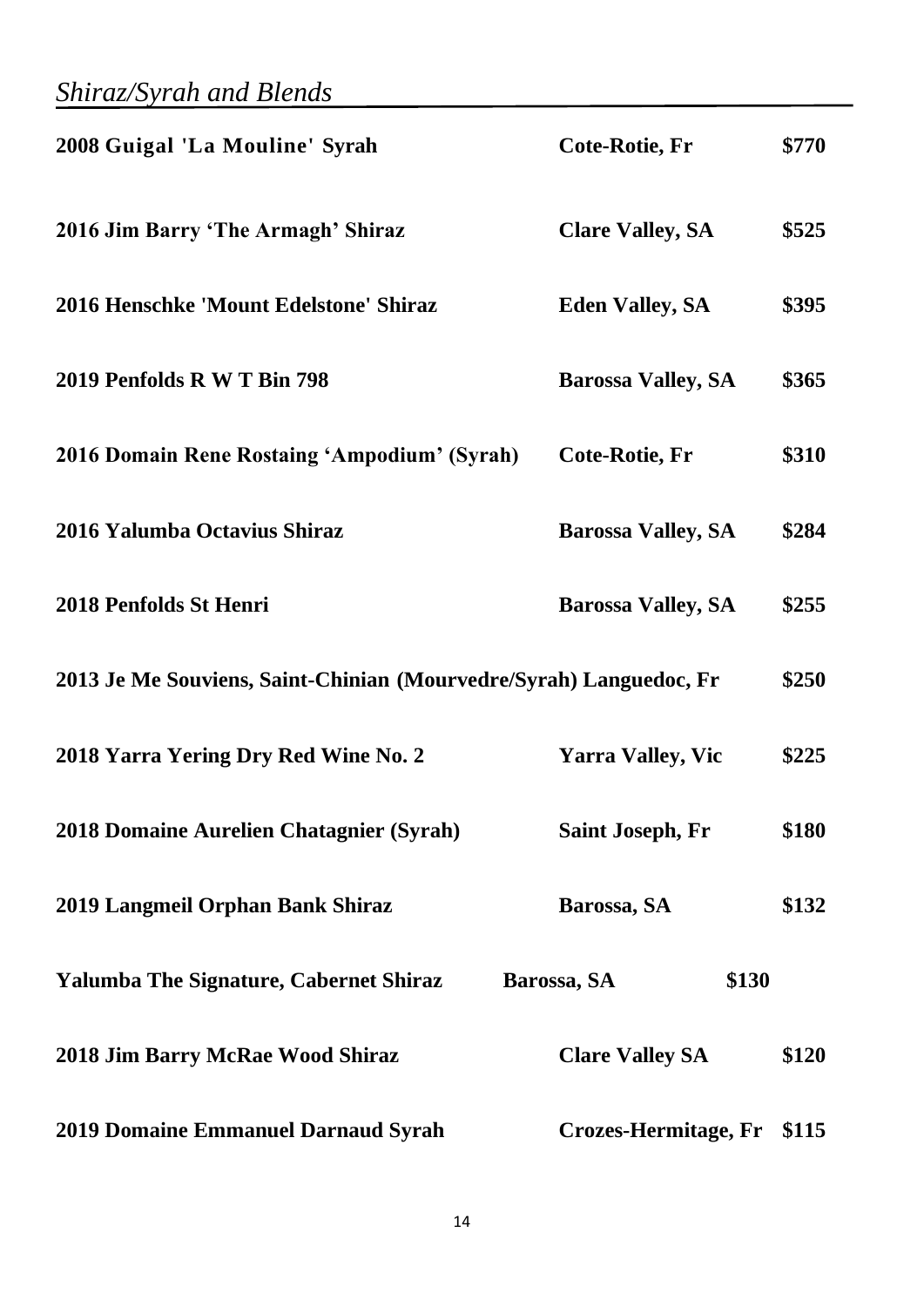| 2015 Radford Dale Nudity Syrah        | <b>Stellenbosch, Sth Africa \$115</b> |       |
|---------------------------------------|---------------------------------------|-------|
| 2019 Spinifex Moppa Shirax 2019       | <b>Barossa Valley, SA</b>             | \$105 |
| 2019 Wirra Wirra 'Woodhenge' Shiraz   | <b>McLaren Vale, SA</b>               | \$87  |
| <b>Vasse Felix Filius Shiraz</b>      | <b>Margaret River, WA</b>             | \$80  |
| <b>Ministry of Clouds Shiraz</b>      | <b>McLaren Vale, SA</b>               | \$75  |
| <b>Tyrrell Estate Shiraz</b>          | <b>Hunter Valley</b>                  | \$72  |
| <b>Heirloom Vineyards Shiraz</b>      | <b>McLaren Vale, SA</b>               | \$69  |
| <b>Saddlers Creek, Shiraz</b>         | <b>Hunter Valley, NSW</b>             | \$65  |
| <b>Jim Barry Lodge Hill Shiraz</b>    | <b>Clare Valley, SA</b>               | \$59  |
| Langmeil 'Prime Cut' Shiraz           | <b>Barossa Valley, SA</b>             | \$ 59 |
| Yalumba Galway Shiraz                 | <b>Barossa Valley, SA</b>             | \$57  |
| <b>Heathcote Cravens Place Shiraz</b> | <b>Heathcote, VIC</b>                 | \$55  |
| <b>Epsilon Shiraz</b>                 | <b>Barossa Valley, SA</b>             | \$52  |
| <b>Langmeil Longmile Shiraz</b>       | <b>Barossa Valley, SA</b>             | \$50  |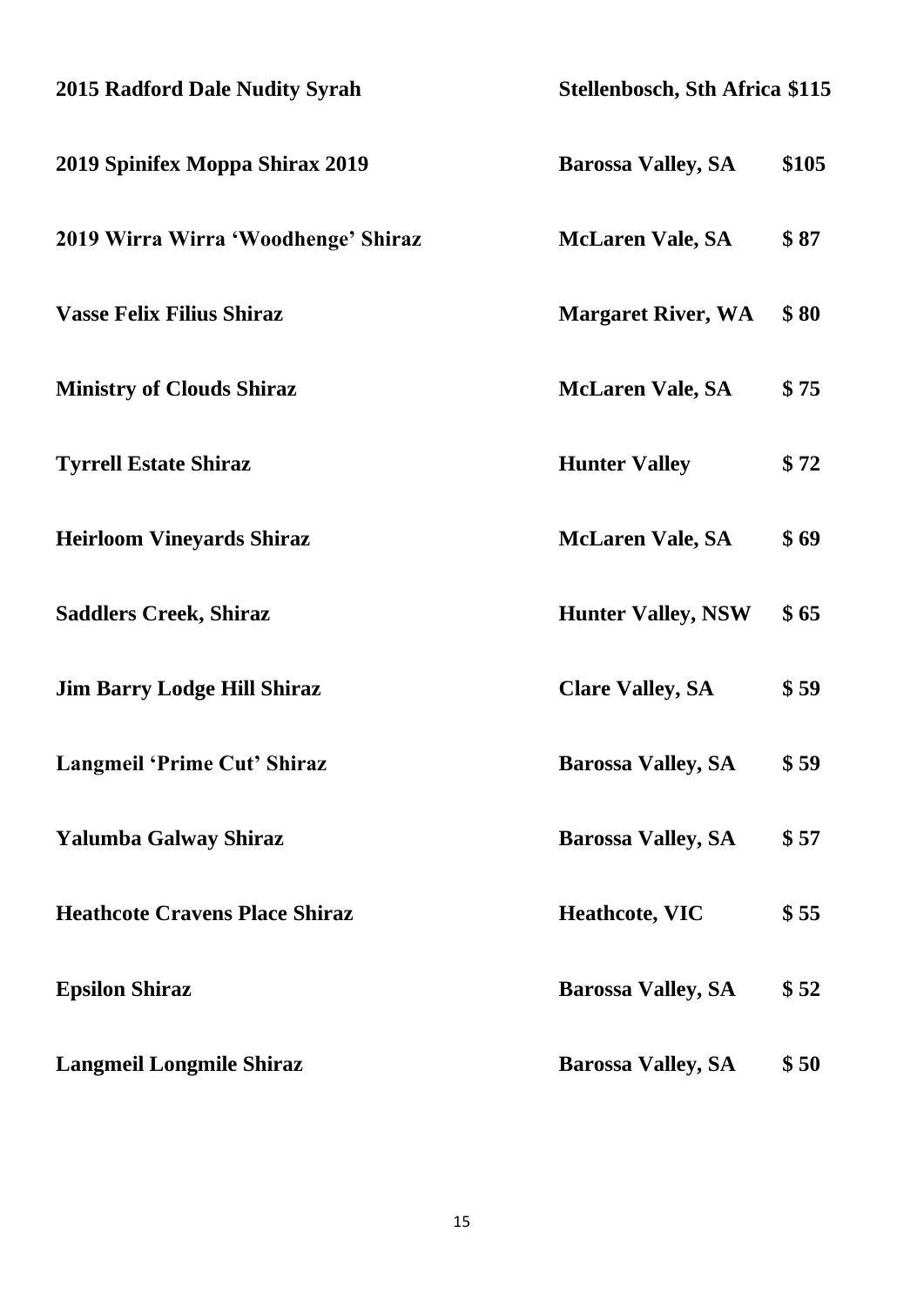### *Water, Soft drinks & Juice*

| 5              |
|----------------|
| 5              |
| 5              |
| $\overline{7}$ |
| 5              |
| 5              |
| 7              |
|                |

### *Beer & Cider*

| Asahi - Lager $-5.0\%$                       | Japan            | 10 |
|----------------------------------------------|------------------|----|
| Peroni – Lager- $5.1\%$                      | Italy            | 10 |
| Lord Nelson Three Sheets - Pale Ale $-4.9\%$ | <b>Australia</b> | 12 |
| Kroonenberg $1664 - \text{Lager}$            | France           | 12 |
| Corona – Pale Lager - $4.5\%$                | Mexico           | 10 |
| Cider                                        | Australia        | 12 |

### *Spirits*

| Smirnoff Vodka                               | 11 |
|----------------------------------------------|----|
| Grey Goose Vodka                             | 16 |
| Gordon Gin                                   | 11 |
| Hendricks Gin                                | 16 |
| <b>Bombay Gin</b>                            | 12 |
| <b>Gin Mare</b>                              | 18 |
| Tequila Blanco                               | 12 |
| Bundaberg Blenders Edition Rum award winning | 21 |
|                                              |    |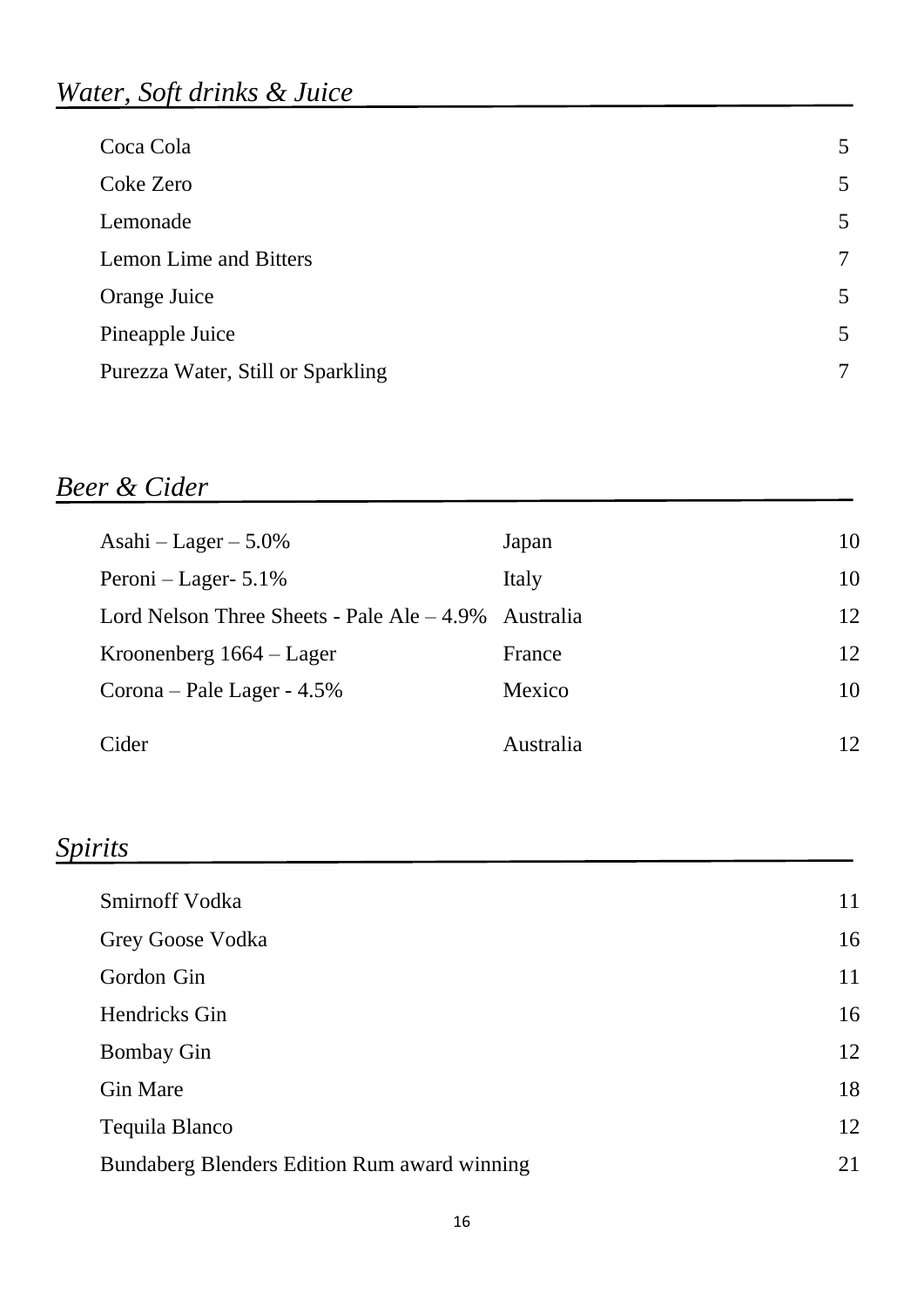### *Scotch & Whiskey*

| Johnnie Walker Red Scotch Whiskey         | 10 |
|-------------------------------------------|----|
| <b>Jim Beam Bourbon Whiskey</b>           | 10 |
| <b>Jack Daniels Bourbon Whiskey</b>       | 14 |
| Glenfiddich 12 Years Scotch Whiskey       | 14 |
| Fireball Cinnamon flavoured Whiskey       | 12 |
| Johnnie Walker Black Label Scotch Whiskey | 14 |
| Chivas Regal Scotch Whiskey               | 14 |
| Jamison Irish whisky                      | 14 |
| Glenfiddich 15 Years Scotch Whiskey       | 16 |
| The Balvenie 14 Year Scotch Whiskey       | 17 |
| Mars Iwai Japanese Whiskey                | 22 |
| Glenfiddich 21 Years Scotch Whiskey       | 34 |
| Johnnie Walker Blue Label Scotch Whiskey  | 34 |

### *Cognac*

| <b>VSOP Cognac Croizet</b> |    |
|----------------------------|----|
| Martel Fine Cognac         |    |
| Vintage Bas Armagnac       | 25 |